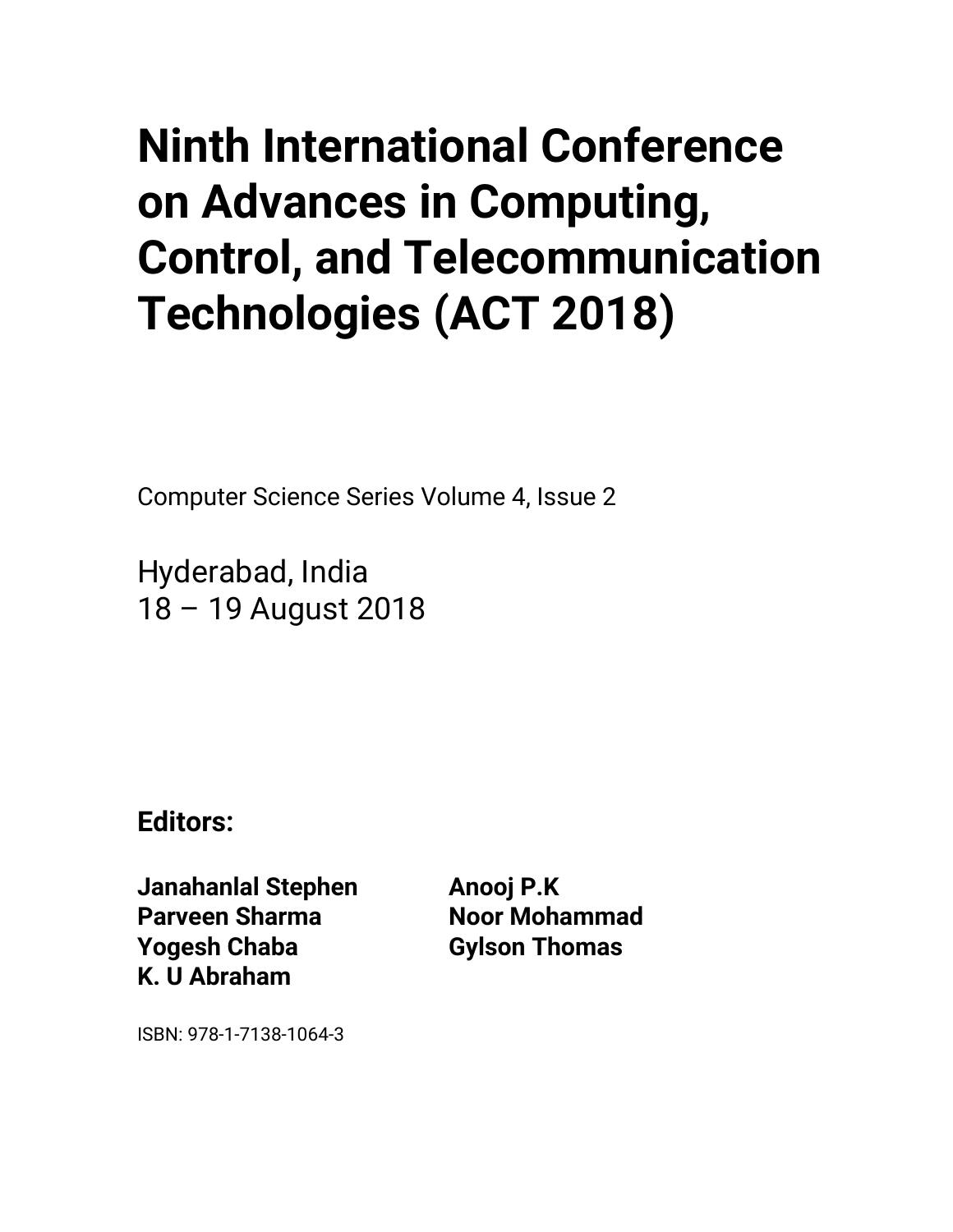**Printed from e-media with permission by:**

Curran Associates, Inc. 57 Morehouse Lane Red Hook, NY 12571



**Some format issues inherent in the e-media version may also appear in this print version.**

Copyright© (2018) by Grenze Scientific Society All rights reserved.

Printed with permission by Curran Associates, Inc. (2020)

For permission requests, please contact Grenze Scientific Society at the address below.

Grenze Scientific Society Jyothi Nagar-48/1 Kesavadasapuram, Trivandrum - 695004

Phone: 0471-2360236

info@thegrenze.com

## **Additional copies of this publication are available from:**

Curran Associates, Inc. 57 Morehouse Lane Red Hook, NY 12571 USA Phone: 845-758-0400 Fax: 845-758-2633 Email: curran@proceedings.com Web: www.proceedings.com